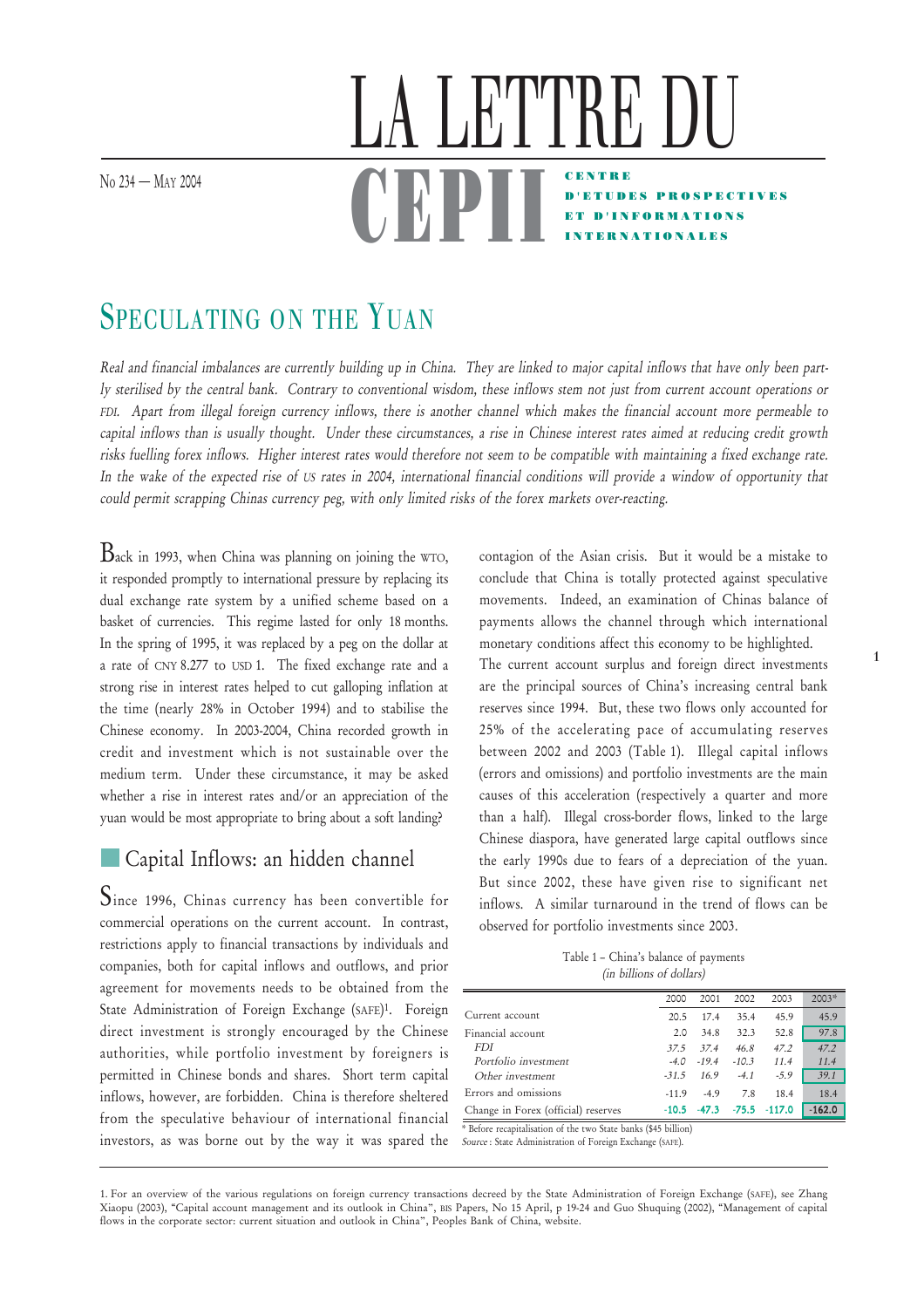However, these figures hide the main source of forex inflows in 2003. In fact, at the end of the year, the central bank used \$45 billion of its reserves to re-capitalise the Bank of China and the China Reconstruction Bank2. This sum was taken out of official reserves and transferred to a State fund created by the SAFE. The accounting counterpart of this operation was recorded in the "Other investments" heading of the balance of payments. Without this recapitalisation (Table 1, column 2003\*), the rise in reserves would have been \$162 billion, while the "Other investments" heading would have recorded a surplus of \$39 billion. Between 2002 and 2003, the latter heading would therefore have accounted for half the acceleration in reserves.

Arbitrage and FX risk hedging behaviour by Chinese residents were the driving forces behind about half of these net \$39 billion inflows, as is shown by an examination of the balance sheets of Chinas domestic and resident foreign banks.

Deposits and loans denominated in dollars by private agents with financial institutions in China are substantial: in March 2004, they stood at respectively \$147 and \$140 billion (each being equivalent to about a third of the central banks official reserves). Furthermore, they are sensitive to monetary conditions in the United States, insofar as the central bank passes on movements in US interest rates to dollar operations carried out in China. Thereby, interest rates on dollar operations fell below those on yuan operations in August 2001, favouring indebtedness in dollars and deposits in yuan. From 2002 onwards, the expectations of a yuan appreciation accentuated the differential of expected returns: a regular fall in the ratio of dollar deposits to yuan deposits by Chinese households is to be observed<sup>3</sup>. To protect themselves against capital losses in the case of an appreciation of the yuan, households have been cutting the absolute value of their deposits since June 2003 (Graph 1). As for companies, they have benefited from this context to run up debts on a massive scale (\$27.4 billion in 2003), while their dollar deposits have remained stable, which have thus diminished relative to their yuan deposits (Graph 2).

Such behaviour has had a significant impact on bank operations abroad and has modified the structure of their balance sheets in dollars. To meet the strong demand for loans in dollars by companies even as total foreign currency deposits have been falling, the banks had to repatriate funds, in 2003, which were invested abroad (cutting foreign lending by \$16.5 billion) and to increase their foreign currency indebtedness (up by \$5.9 billion –see Table 2)4. The fall in banks net foreign assets thereby led to capital inflows of \$22.4 billion in 20035.





Source: People's Bank of China.

Graph 2 – Forex deposits and indebtedness by firms



Table 2 – Foreign assets and liabilities held by financial institutions in China (in billions of dollars)

|                             | End Dec. | End Dec | End Dec. | End Feb. |
|-----------------------------|----------|---------|----------|----------|
|                             | 2001     | 2002    | 2003     | 2004*    |
| Total assets                | 216.6    | 258 O   | 268.9    | 295.0    |
| Foreign assets (a)          | 1229     | 155.2   | 138.7    | 158.6    |
| Domestic loans in forex (b) | 937      | 1028    | 130.2    | 1364     |
| Total liabilities           | 177.4    | 1979    | 2019     | 206.7    |
| Foreign liabilities (a)     | 375      | 473     | 53.2     | 609      |
| Domestic forex deposits (b) | 1399     | 150.6   | 148.7    | 145.8    |
| Assets - Liabilities        | 393      | 60 O    | 669      | 883      |

\* includes the recapitalisation of two State banks.

(a) Chinese banking institutions and resident foreign banks in China.

(b) Chinese and foreign financial institutions in China.

Sources: IMF, IFS; People's Bank of China.

- 2. See, "State Bank recapitalization in China" (2004), Global Financial Stability Review, Chap II, p 40, IMF, March.
- 3. G. Ma & R. MaCauley (2003) show that, for the period running from June 1999 to December 2001, the choice of deposit denominations (in dollars or in yuan) depended on both exchange rate expectations and on the spread between the returns on dollar and yuan deposits with one year maturity. In fact, 90% of forex deposits in China are in dollars: see G. Ma & R. MaCauley (2003), "Opening Chinas capital account amid ample dollar liquidity", BIS Papers, No15, April, p 25-34.
- 4. In March 2004, the growth of dollar denominated borrowing accelerated at an annual rate of 29.9%, compared to 20.1% for borrowing in yuan, whereas the fall in deposits during the first semester of 2004 continued: -\$1.95 billion compared to -\$1.9 billion for the whole of 2003.
- 5. The importance of net foreign assets held by banks in China shows that the financial account of China's balance of payments is far from being closed to capital outflows, if these are initiated by domestic and residentforeign banks in China.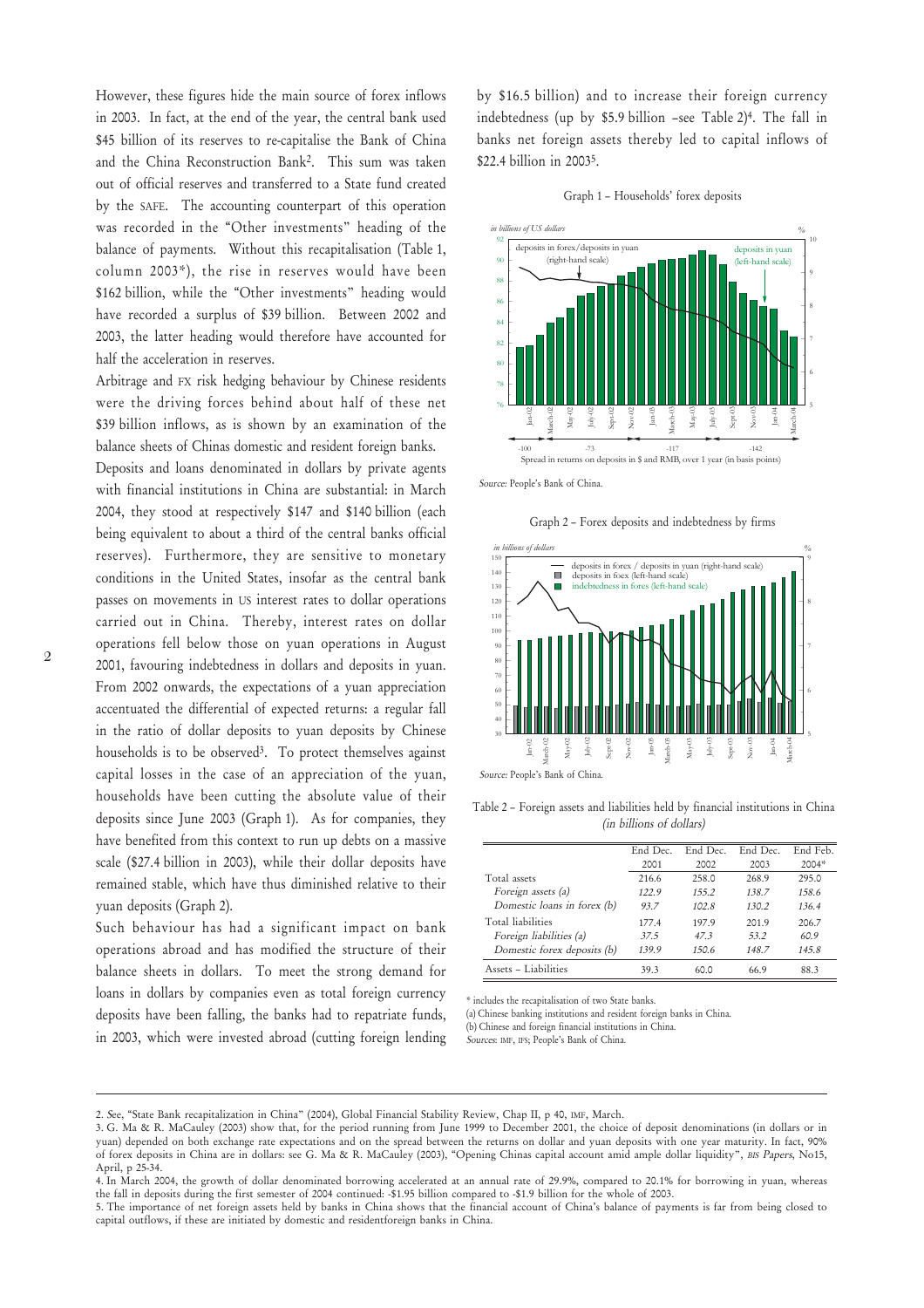#### Raising Rates: An Ambivalent Response

 $\rm A$ ccording to the Director of SAFE, capital inflows have accelerated in 2004: they reached a level of \$12 billion per month during the first quarter, dipping slightly to \$11 billion in April6. Despite having a current account deficit during this period and the tightening of controls on capital inflows7, the central bank's reserves increased by \$36.5 billion in the first quarter of 2004.

Since 2002, the accumulation of forex reserves has led to a rise in the central money supply and over-abundance of liquidity in the banking system, as the central bank has been slow to sterilise forex inflows: only 24% of such inflows were neutralised by bond issues in 2002, compared to 61.4% in 2003 and 96.6% during the first quarter of 2004. Despite such greater sterilisation efforts8, the Chinese monetary authorities do not seem able to control the evolution of liquidity and credit. Indeed, the money supply in March 2004 continued to rise at a pace of 19%, the growth of credit was more than 20.7% (more than 10 percentage points above target), while fixed capital investments showed explosive growth of over 43%.

The current expansion of credit is leading to over-capacity in certain sectors (property, steel, cement etc.) and may well lead to increasing bad loans in the banking system over the medium term and ultimately to growing risks of insolvency. This would be all the more problematic as China, on joining the WTO committed itself to opening entirely its banking sector to international competition as of 2006, be it for forex or yuan transactions. It is therefore urgent to dampen such credit growth. Quantitative restrictions on investment projects have already been put into place, but their impact is insufficient. There could be room to raise interest rates: currently, the real interest rate on one-year deposits is 1.5%, which is far below the rate of real GDP growth (estimated at between 7% and 9%). But a rise in interest rates would only have a limited impact insofar as investment decisions by local government and state enterprises are not foremost determined by costs. Furthermore, any such rise in interest rates is likely to lead to significant capital inflows, as the debt and deposit behaviour of private Chinese agents is sensitive to the interest rate spread with the United States.

As the financial account is relatively open to capital inflows, China cannot pursue an autonomous monetary policy while at the same time maintaining its dollar peg. If a partial liberalisation of capital outflows may be envisaged to compensate for forex inflows<sup>9</sup> -the Chinese authorities have moved very modestly in this direction– it would not resolve the dilemma of Mundells "incompatibility triangle". The only way out of this dilemma would be an appreciation of the yuan sufficient to stop speculation.

#### Abandoning the Currency Peg: a Window of Opportunity

 $T$ he Chinese monetary authorities have announced that they are moving towards pegging the yuan to a basket of foreign currencies10. Such a regime would provide some flexibility for the yuan should the central bank allow the exchange rate to react to market forces, while still intervening by buying or selling foreign currencies, if the yuan strays too far from its desired fluctuation range. In the present context, it is highly likely that the yuan could appreciate.

An argument which is often put forward to justify keeping the fixed exchange rate regime in China relates to the weakness of its banking system: a prior condition to introducing more flexibility in the exchange rate, would be an improvement of the banking sector' balance sheet in order to cope with the opening of the financial account. But this argument is off the point, as it implicitly associates exchange rate flexibility with the liberalisation of financial transactions. To be sure, a pure float is incompatible with the maintenance of capital controls. But a managed float can accommodate a partial opening of the capital account<sup>11</sup>. The only risk to the banking system is related to the structure of its forex balance sheets. If total assets in foreign currencies are far greater than liabilities (currency mismatch), then an appreciation of the exchange rate will lead to capital losses in the aggregate balance sheet of the banking system. Table 2 shows that this gap amounted to \$88 billion at the end of February 2004. But by taking into account the recapitalisation of the two banks, which increased their equity by \$45 billion, then the currency mismatch only amounts to \$43 billion. In this case, a 10% appreciation of

<sup>6.</sup> See interview accorded by Guo Shuqing, deputy-governor of the central bank and Director of the SAFE, to the Financial Times, 23 April 2004.

<sup>7.</sup> In order to prevent speculative, illegal forex inflows, the SAFE authorities tightened both the rules relating to forex transactions by companies in January 2003, by non-residents in February 2004, and by Chinese residents as of April 2004. In particular, it is henceforth necessary to prove the legality of funds when opening any account or deposit with a significant amount of foreign currency.

<sup>8.</sup> The monetary authorities were slow to identify the consequences of liquidity over-abundance in the banking system on the distribution of credit. The required reserve ratio was raised once in September 2003, and twice more in April 2004. The reluctance of banks to buy low-yield sterilisation bonds at the end of 2003 also demonstrates that any sterilisation policy is not sustainable in the medium term. See The Financial Times, 30 December 2003, p10.

<sup>9.</sup> In addition, the liberalisation of financial accounts in Latin America and in East Asia has shown that it is often associated with major financial crises; see A. Icard (2003), "Capital account liberalisation in China: International perspectives", BIS Paper, No15, April, p14-18.

<sup>10.</sup> In the interview with *The Financial Times*, Guo Shuquing announced that the yuan would pegged to a basket of currencies, but did not say when. He also stated he favoured greater yuan flexibility, "We dont think that a fixed system is good. We think that a floating system is good", *The Financial Times*, 23 April 2003.

<sup>11</sup> B. Eichengreen (2004), "Chinese Currency Controversies", University of California, Berkeley, April,

<sup>&</sup>lt;http://emlab.berkeley.edu/users/eichengr/research/asiancurrencies7jun9-04.pdf >.